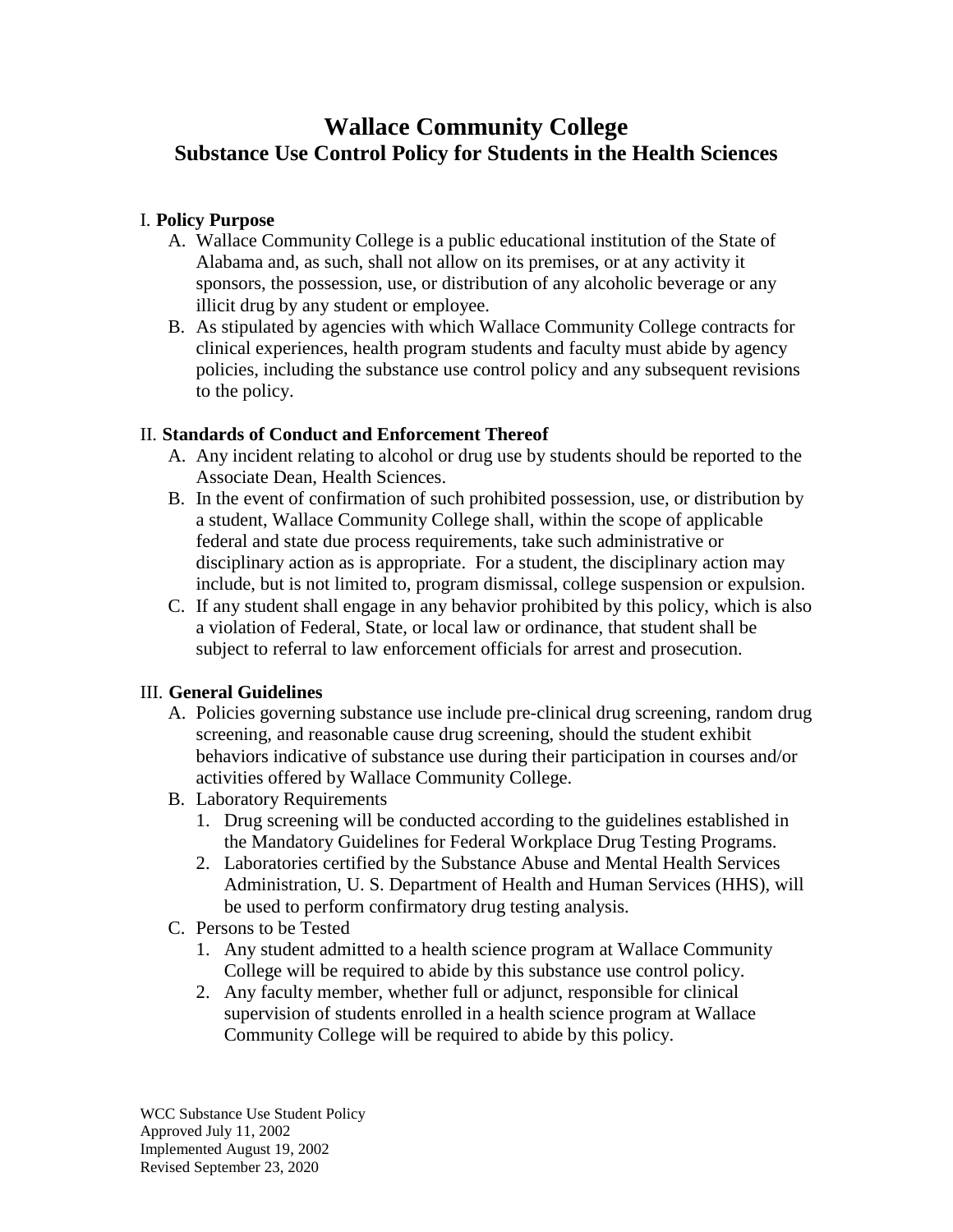## IV. **Student Guidelines**

- A. Pre-clinical Screening
	- 1. Students granted initial admission to any health science program at Wallace Community College will be provided information regarding and will be expected to adhere to the substance use control policy of Wallace Community College.
	- 2. Students transferring into a health science program, readmitting to a health science program, and/or enrolling in individual courses containing a clinical component will be provided information regarding and will be expected to adhere to the substance use control policy of Wallace Community College.
	- 3. A signed consent to drug screening will be maintained on file for each health science student. Screening will be scheduled and conducted according to established guidelines at a cost agreed upon by laboratory facility and College representatives. Costs related to admission and random drug testing will be the responsibility of the student.
	- 4. Students scheduled for random screening will be individually notified and required to report for testing at a designated location by a designated time.
	- 5. Students failing to complete drug screening as required will be prohibited from participation in and completion of the clinical and/or laboratory component of required courses.
	- 6. In accordance with policies found in the Wallace Community College Catalog/Student Handbook, students who are unable to complete course requirements due to positive drug screens will be allowed to withdraw from applicable courses.
	- 7. Readmission to health science programs will follow guidelines established by each health program.
- B. Reasonable-Suspicion Screening
	- 1. While participating in clinical experiences and/or College activities, students may be required to submit to reasonable suspicion testing. Reasonable suspicion is defined as follows:

Observable phenomena, such as direct observation of drug use and/or the physical symptoms or manifestations of being under the influence of a drug; abnormal conduct or erratic behavior while in class or on the clinical unit; deterioration in performance; a report of drug use provided by reliable and credible sources which has been independently corroborated; evidence of tampering with a drug test; information that the individual has caused or contributed to an incident in a clinical agency; evidence of involvement in the use, possession, sale, solicitation, or transfer of drugs while on the premises of the College or a clinical agency.

2. Costs incurred for reasonable-suspicion screening will be the responsibility of the student involved.

WCC Substance Use Student Policy Approved July 11, 2002 Implemented August 19, 2002 Revised September 23, 2020